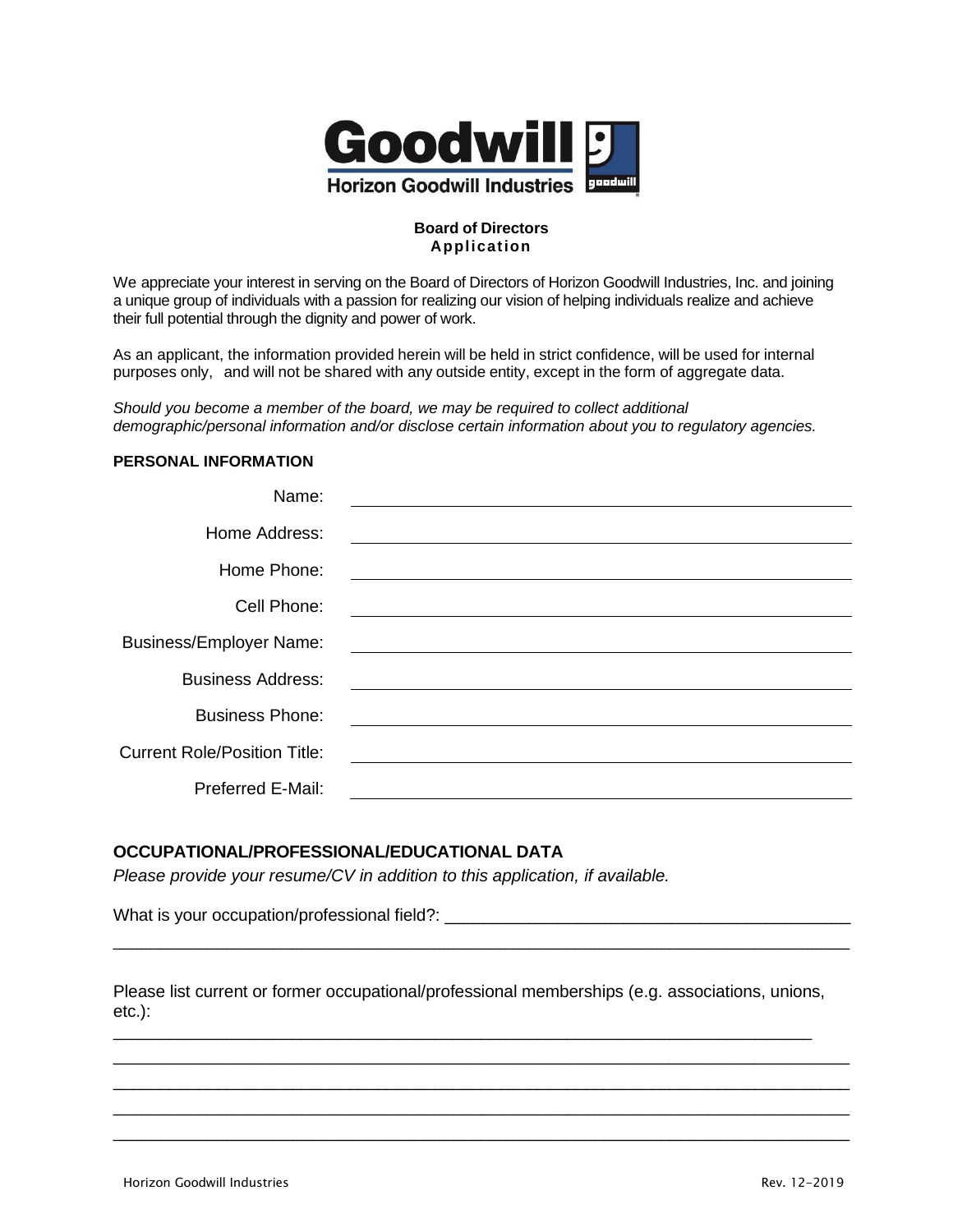| Please provide your educational background (certificates/degrees earned and major fields of<br><u> 2000 - Jan James James James James James James James James James James James James James James James James J</u>                                                                                 |  |  |
|-----------------------------------------------------------------------------------------------------------------------------------------------------------------------------------------------------------------------------------------------------------------------------------------------------|--|--|
|                                                                                                                                                                                                                                                                                                     |  |  |
| <b>COMMUNITY INVOLVEMENT</b>                                                                                                                                                                                                                                                                        |  |  |
|                                                                                                                                                                                                                                                                                                     |  |  |
|                                                                                                                                                                                                                                                                                                     |  |  |
|                                                                                                                                                                                                                                                                                                     |  |  |
|                                                                                                                                                                                                                                                                                                     |  |  |
| Do you currently serve on other Boards?<br>Yes<br><b>No</b><br>If so, please list: <u>example and contract and contract and contract and contract and contract and contract and contract and contract and contract and contract and contract and contract and contract and contract and contrac</u> |  |  |
|                                                                                                                                                                                                                                                                                                     |  |  |
|                                                                                                                                                                                                                                                                                                     |  |  |
|                                                                                                                                                                                                                                                                                                     |  |  |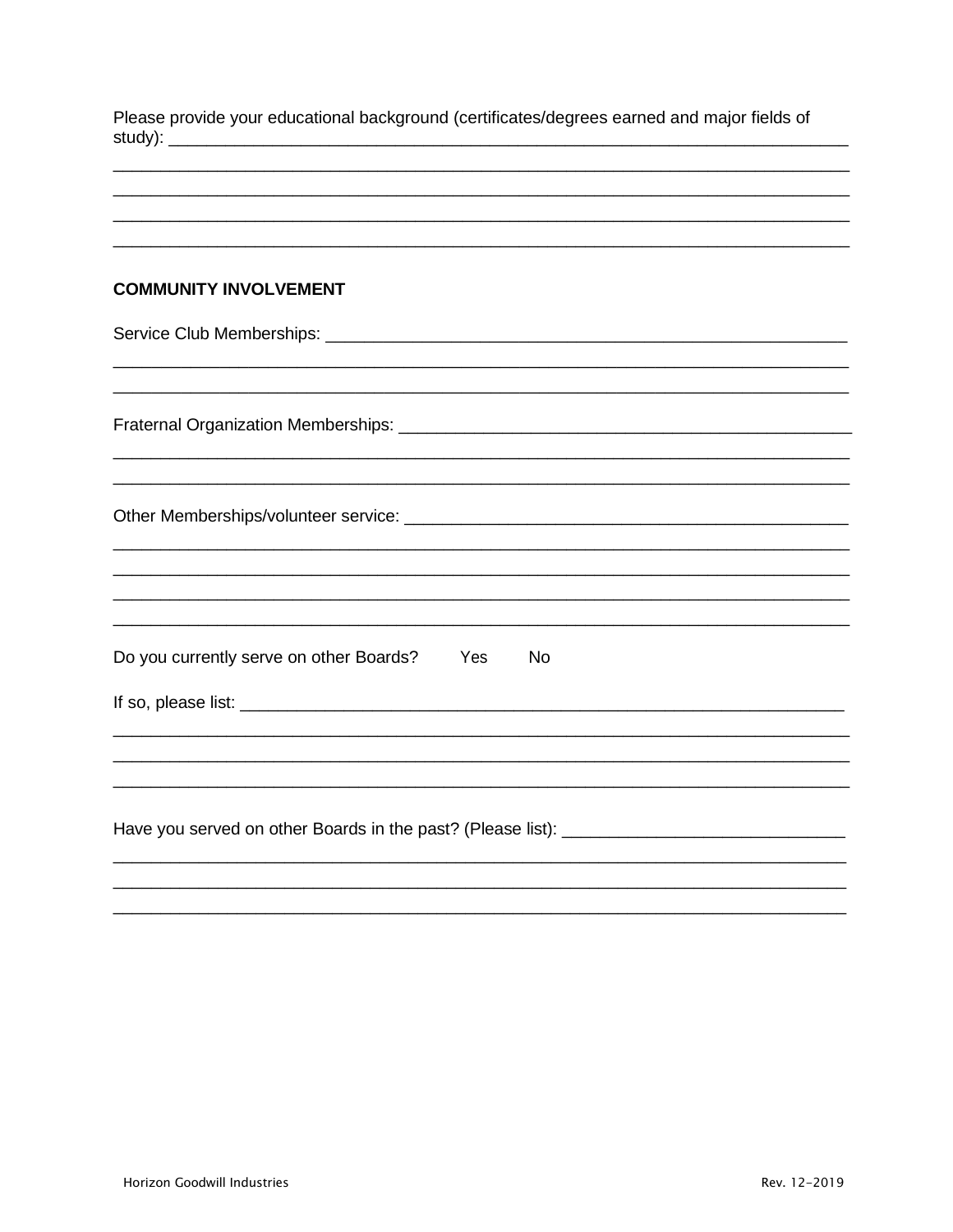## **GOODWILL INDUSTRIES BOARD INTEREST**

| Are you aware of any conflicts or potential conflicts of interest?: ________________________________ |  |  |  |
|------------------------------------------------------------------------------------------------------|--|--|--|
|                                                                                                      |  |  |  |
|                                                                                                      |  |  |  |
|                                                                                                      |  |  |  |
| What do you hope to contribute Goodwill as a Board member?: _____________________                    |  |  |  |
|                                                                                                      |  |  |  |
|                                                                                                      |  |  |  |
|                                                                                                      |  |  |  |
|                                                                                                      |  |  |  |

What talents and skills do you think you bring to Goodwill? Check as many as apply from the following list and please add any not listed in the space provided.

| Administration             | Engineering                   | Medical                      |
|----------------------------|-------------------------------|------------------------------|
| Advertising                | <b>Fund Raising</b>           | Personnel / HR               |
| Architecture               | Govt. Relations               | <b>Physical Plant</b>        |
| Art                        | Health                        | Planning                     |
| Audit                      | <b>Human Services</b>         | <b>Public Relations</b>      |
| <b>Budget</b>              | <b>Industrial Engineering</b> | Purchasing                   |
| <b>Community Relations</b> | Insurance                     | <b>Real Estate</b>           |
| Construction               | Investment                    | <b>Sales</b>                 |
| <b>Cost Analysis</b>       | Legal                         | <b>Strategic Planning</b>    |
| <b>Custodial Services</b>  | Management                    | <b>Vocational Training</b>   |
| Education                  | Marketing                     | <b>Volunteer Recruitment</b> |
| Other:                     |                               |                              |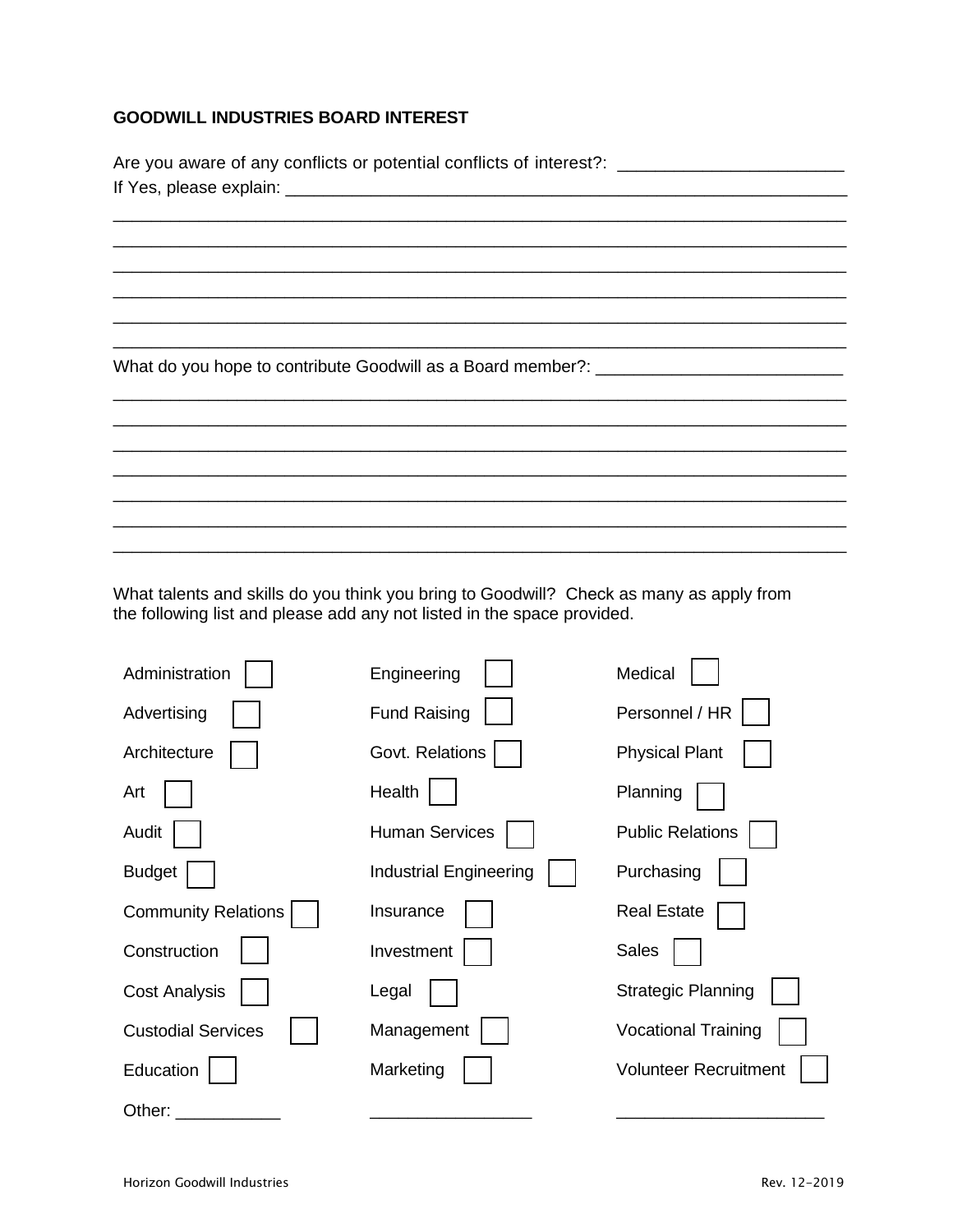# **COMMUNITY CONNECTIONS**

We provide services in the following counties. Please share with us any connections or other involvement you might have with government, business, civic, service, or other organizations in any or all of these counties?

| Allegany, MD                                          |  |
|-------------------------------------------------------|--|
| Garrett, MD                                           |  |
| Washington, MD                                        |  |
| Franklin, PA                                          |  |
| Fulton, PA                                            |  |
| Berkeley, WV                                          |  |
| Grant, WV                                             |  |
| Hampshire, WV                                         |  |
| Hardy, WV                                             |  |
| Jefferson, WV                                         |  |
| Mineral, WV                                           |  |
| Morgan, WV                                            |  |
| Clarke, VA                                            |  |
| Frederick, VA-<br>including the city<br>of Winchester |  |